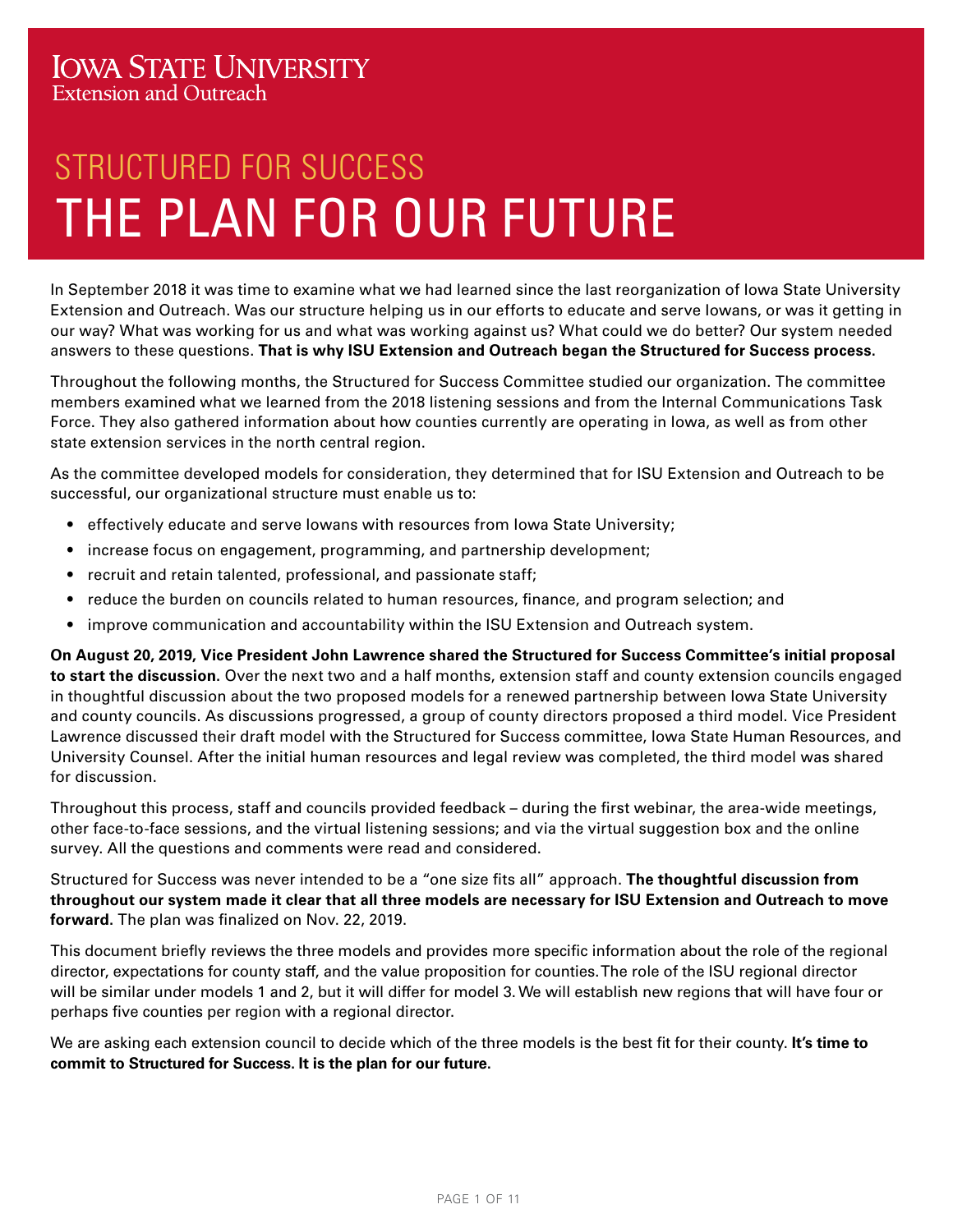# **Three Models for a Renewed Partnership**

The roles and responsibilities of the ISU regional director and county staff leader differ depending on the model selected. However, the extension council has similar responsibility under all three models. Extension councils as defined in Iowa Code Chapter 176A:

- enter into a Memorandum of Understanding with ISU Extension and Outreach for cooperation,
- employ extension professional personnel with assistance from ISU Extension and Outreach,
- establish compensation for county paid staff with input from ISU Extension and Outreach,
- prepare the annual budget and certify to the board of supervisors with assistance from ISU Extension and Outreach, and
- are responsible for extension education programming in cooperation with ISU Extension and Outreach.

| <b>MODEL 1:</b><br>The regional director leads county staff                                                                                                                                                         | <b>MODEL 2:</b><br>One-county or two-county regional<br>director option for large counties                                                                       | MODEL 3:<br>County director with both an<br>administrative and a programming role<br>supported by the regional director                                                                                                            |
|---------------------------------------------------------------------------------------------------------------------------------------------------------------------------------------------------------------------|------------------------------------------------------------------------------------------------------------------------------------------------------------------|------------------------------------------------------------------------------------------------------------------------------------------------------------------------------------------------------------------------------------|
| Model 1 is available to all counties. Current<br>county directors are encouraged to shift<br>their focus to education and engagement<br>and align more closely with a program<br>area for professional development. | Model 2 is available only to counties that<br>have an operating budget over \$350,000<br>and 10 or more staff as a single county or<br>as two counties combined. | Model 3 is available to counties that<br>currently have a county director, or an<br>office manager or office coordinator<br>performing a similar administrative role<br>as a county director and having similar<br>qualifications. |

# **Model 1**

- The ISU regional director works with councils to provide staff supervision and development, budget and finance implementation, and program planning. The regional director also will lead county staff development and annual reviews.
- In counties that currently have a county director, or an office manager or office coordinator performing a similar role and having similar qualifications, the model 1 county director (CD1) will focus more on local education, engagement, and programming. Individuals in this position also will affiliate more closely with and enhance their knowledge in a program area.
- Day-to-day operations in the county will be similar to current operations and may vary by office, and the regional director will have oversight.

### **Model 2**

- The regional director is an ISU employee and serves one large county or two moderate-sized counties.
- ISU Extension and Outreach will pay 20% per county of salary, benefits, and travel for the regional director. The county or counties pay the remaining 80%.

### **Model 3**

- The model 3 county director (CD3) implements a county plan of work that focuses on stakeholder education and engagement and is responsible for day-to-day office operations and county staff supervision.
- The ISU regional director will supervise the county director in conjunction with the extension council. The regional director also will serve as a resource to the county and a connection to Iowa State, ensuring that processes align with ISU mission and Iowa code.

# **Roles and Responsibilities for Regional Director in Model 1 and Model 2**

In models 1 and 2 the regional director is an ISU employee and represents the vice president for extension and outreach at the local level. The regional director has hands-on responsibility for assisting the extension council with its duties under Iowa Code 176A and for helping county staff to succeed and grow as professionals. Regional directors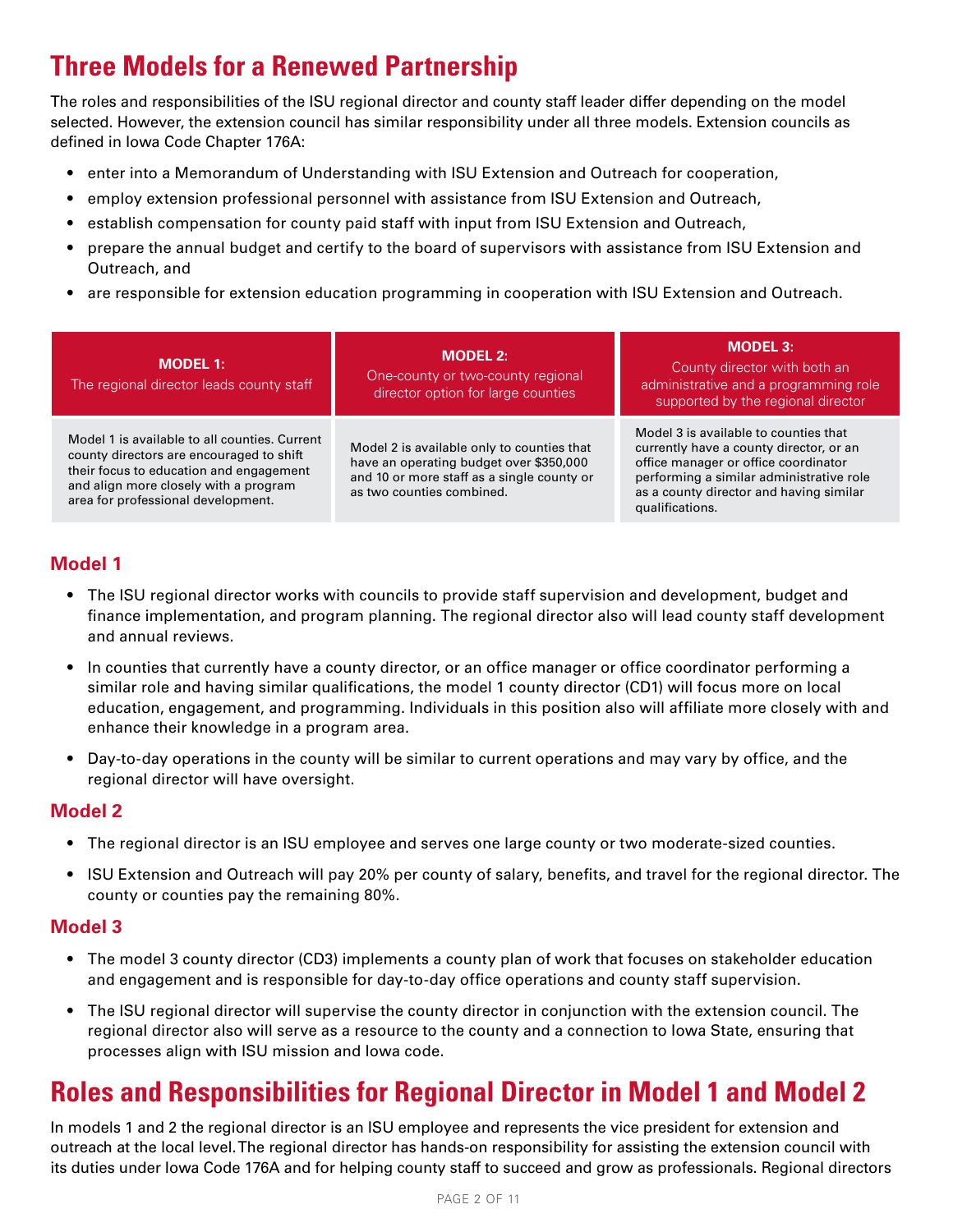will spend time with staff to learn about them, their responsibilities, and their goals so that they can effectively mentor, coach, and supervise staff for future growth. Regional directors will coordinate and regularly attend council and committee meetings and help councils manage their staff, budget, programming, and facilities. More specifically, in models 1 and 2, regional directors will lead the following areas of responsibility.

#### **MODELS 1 AND 2**

Staff development and supervision in conjunction with the council

Budget implementation and monitoring in conjunction with the council

Program planning and implementation in conjunction with the council and staff

#### Council support

Compliance with required practices

Office and facility oversight

### **Staff development and supervision in conjunction with the council**

#### **The regional director will:**

- manage the hiring process, conduct onboarding, and coach county employees.
- plan and monitor staff development and conduct annual performance reviews.
- recommend appropriate professional development opportunities.
- lead staff meetings and oversee office operations.
- organize and lead regional staff meetings and regional council meetings.
- communicate new state initiatives to staff.
- coordinate participation in regional, area, and statewide events.
- be in the county four days or more per month.
- coordinate with county staff on visits to counties by extension and university leadership, USDA personnel, and other dignitaries.
- follow human resources best practices, compliance, and employment rules.
- implement county human resources policy.
- approve time sheet, leave, FMLA, and travel reimbursement.

#### **Budget implementation and monitoring in conjunction with the council**

#### **The regional director will:**

- ensure deadlines and rules are followed.
- lead annual budget planning to achieve council goals.
- proactively monitor monthly reports, actual to budgeted spending, and deviations.
- interpret and provide training on standard financial reports for staff and councils.
- monitor voucher preparation, petty cash, receipts, and receivables.
- pursue and oversee grants and contracts.
- create relationships with external funding partners and leverage those relationships.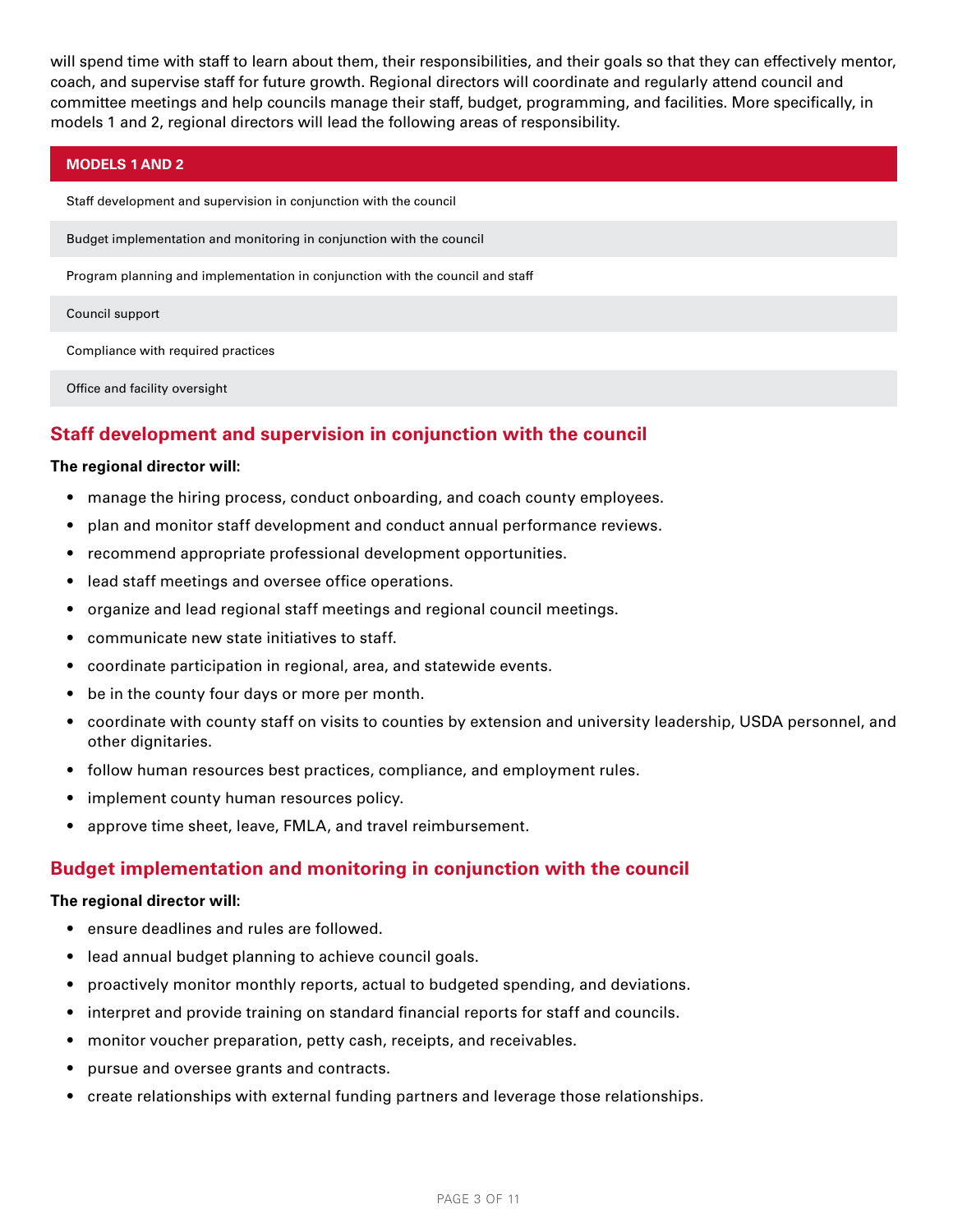# **Program planning and implementation in conjunction with the council and staff**

### **The regional director will:**

- lead needs assessment and share results with councils and program specialists and leaders.
- lead program plan of work development annually and longer term.
- encourage and assist staff with making partner connections and engagement.
- encourage and assist staff in identifying programming opportunities.
- serve as a connection between county needs and program priorities and resources.
- coordinate programming between specialists and counties.
- assist in partnership agreements, including with the county fair board.

### **Council support**

#### **The regional director will:**

- attend 80% or more of council meetings and most committee meetings.
- onboard and train new council members.
- create council agendas and board packets.
- serve as a connection between councils and staff, and between councils and ISU.
- develop the strategic planning process in alignment with ISU Extension and Outreach.
- explore regional collaboration opportunities.

### **Compliance with required practices**

#### **The regional director will:**

- lead civil rights training, planning, reporting, and audits, and investigate complaints.
- support and oversee nominating committee and election procedures.
- ensure compliance with open meeting law and processes.
- ensure compliance with human resources practices and employment law.
- facilitate accommodation requests and processes.
- ensure compliance with volunteer screening, reviewing files and processes.
- coordinate fiscal and personnel policy development and adherence.

# **Office and facility oversight**

#### **The regional director will:**

- lead the safety audit, staff training, and risk management assessment.
- lead the bid process on leases, repairs, services, and insurance coverage.
- coordinate office closure/weather decisions with council and communicate decisions with staff.

# **Roles and Responsibilities for Regional Director in Model 3**

In model 3 the regional director is an ISU employee and represents the vice president for extension and outreach at the local level. The regional director is responsible for helping the county director to be successful and grow professionally, and for advising the extension council related to federal, state, and ISU rules and regulations. In conjunction with the extension council, the regional director will supervise and oversee professional development for the county director. The regional director will also assist, coach, and serve as a resource for the county director. More specifically, in model 3 the regional director will provide oversight to the following areas of responsibility.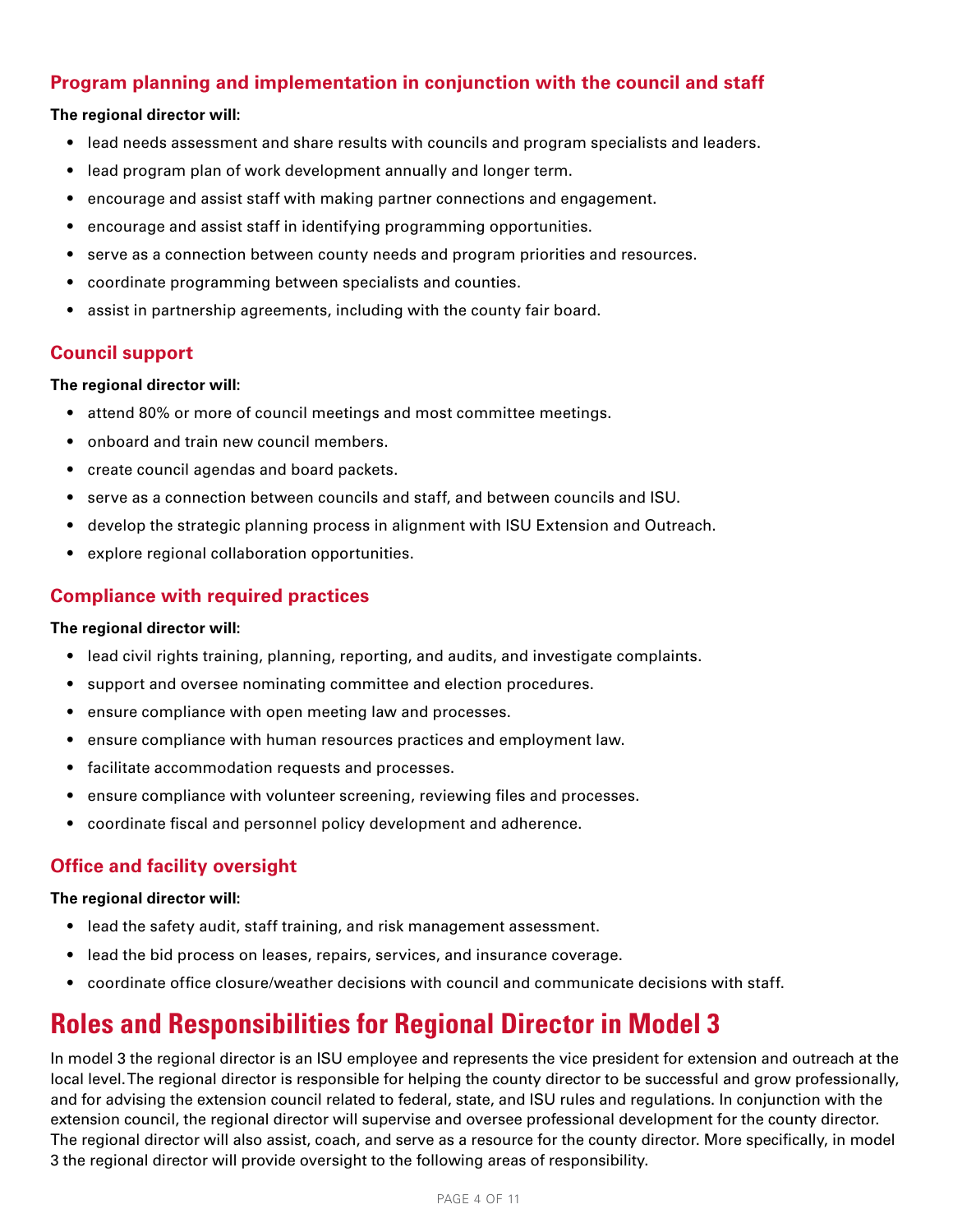County director development and supervision in conjunction with the council

Budget monitoring in conjunction with the county director and council

Program planning and implementation with the county director and council

Council support

Compliance with required practices

### **County director development and supervision in conjunction with the council**

#### **The regional director will:**

- manage the hiring process, conduct onboarding, and act as coach for the county director.
- plan and monitor county director development and participate in the county director's annual performance review.
- attend staff meetings.
- advise the council and county director on human resources best practices, compliance, and employment rules.
- monitor county human resources policy.
- support the county director with human resource issues.
- be in the county four days or more per month.
- coordinate with county staff on visits to counties by extension and university leadership, USDA personnel, and other dignitaries.
- help communicate new state initiatives to staff.
- help coordinate participation in regional, area, and statewide events.

#### **Budget monitoring in conjunction with the county director and council**

#### **The regional director will:**

- ensure deadlines and rules are followed.
- participate in annual budget planning to achieve council goals.
- monitor monthly reports, actual to budgeted spending, and deviations.
- train and support the county director on financial reports for staff and councils.

#### **Program planning and implementation with the county director and council**

#### **The regional director will:**

- participate in program plan of work development annually and longer term.
- lead needs assessment and share results with council and staff and with program leaders.
- assist the county director with connecting county needs and program priorities and resources.
- assist the county director with making partner connections and engagement.
- assist in partnership agreements, including with the county fair board.
- assist county director and staff with engagement and programs.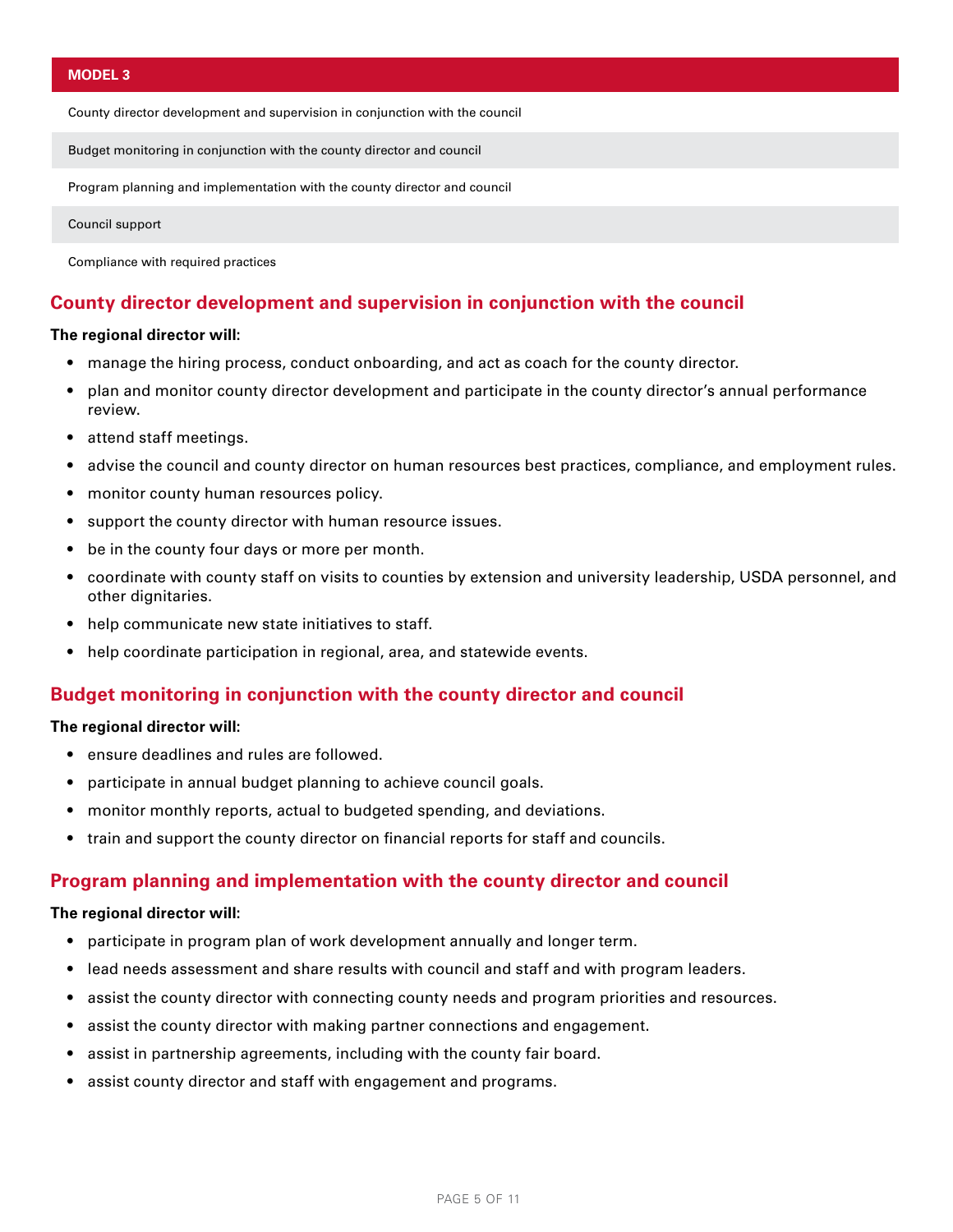### **Council support**

#### **The regional director will:**

- attend 60% or more of council meetings and committee meetings.
- onboard and train new council members.
- assist with the strategic planning process in alignment with ISU Extension and Outreach.
- explore regional collaboration opportunities.

### **Compliance with required practices**

#### **The regional director will:**

- lead civil rights training, planning, reporting, audits, and complaint investigation.
- assist with nominating committee and election procedures.
- ensure compliance with open meeting law and processes.
- advise the county director and council on compliance with human resources practices and employment law.
- assist the county director with facilitating accommodation requests and processes.
- advise on county fiscal and personnel policy development and adherence.

# **Role of County Director in Model 1**

In counties that currently have a county director, or an office manager or office coordinator performing a similar role and having similar qualifications, the model 1 county director (CD1) will focus more on local education, engagement, and programming and will affiliate more closely with and enhance knowledge in a program area. Not all counties choosing model 1 will have someone taking on this role.

### **Duties and responsibilities**

- Develops local programming based on county needs with direction from the regional director and council
- Builds community collaborations and serves as the face of ISU Extension and Outreach locally
- Plans, coordinates, and implements educational programming in a specific program area in collaboration with program specialists
- Manages local data collection in line with program area requirements
- Manages project budgets within the program area
- Secures outside funding sources
- Provides direct instruction if possesses high level of education and experience

### **Recommended qualifications**

- Bachelor's degree
- Content knowledge in the field related to program area: agriculture and natural resources, human sciences, youth development, community and economic development, marketing
- Strong written and oral communication skills
- Computer, organizational, and problem-solving skills
- Team player and people oriented
- Ability to work evenings and weekends
- Teaching or facilitation experience in field related to program area if direct instruction is a required job responsibility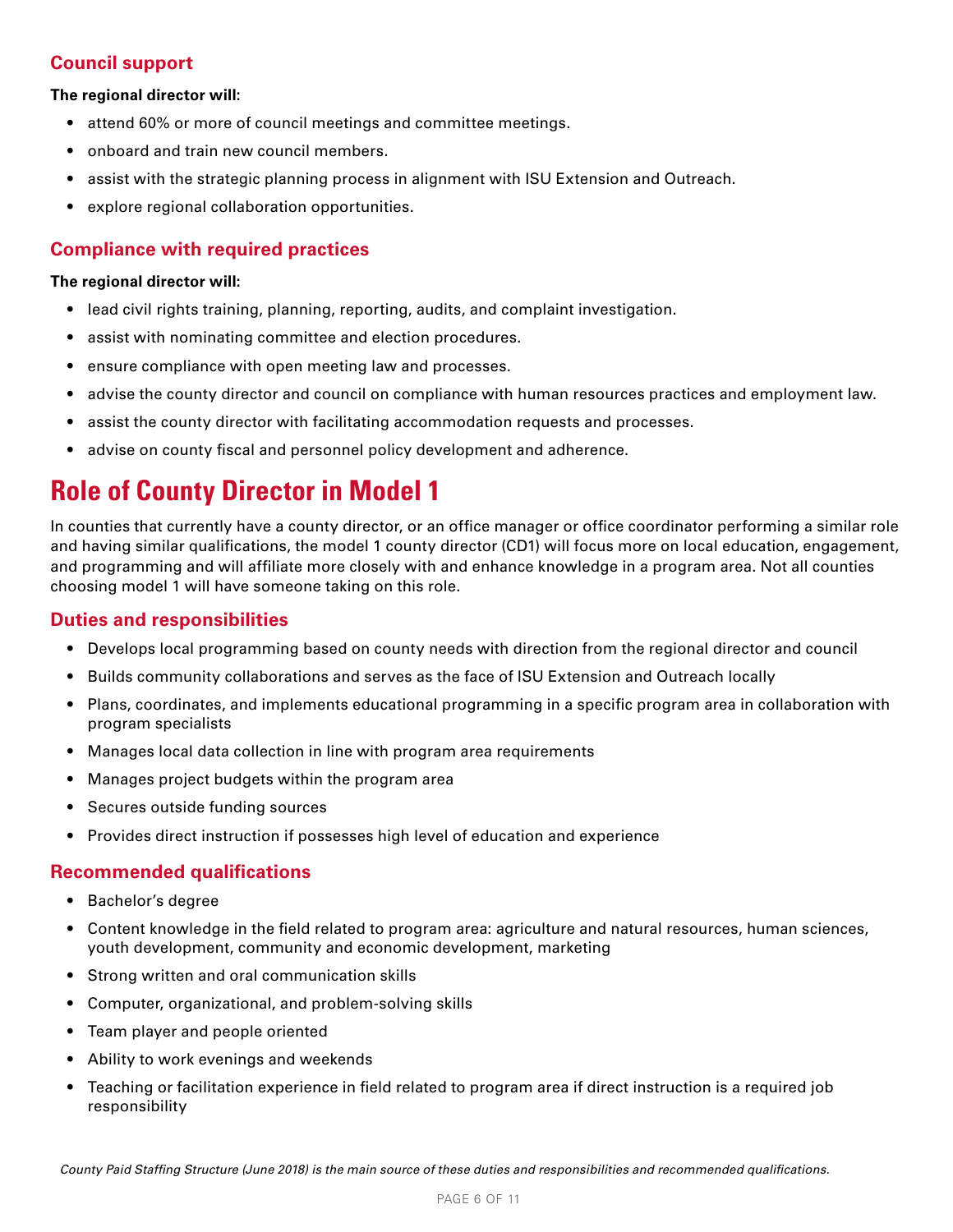# **Role of County Director in Model 3**

In counties that currently have a county director, or an office manager or office coordinator performing a similar role and having similar qualifications, the model 3 county director (CD3) implements a county plan of work that focuses on stakeholder education and engagement.

### **Duties and responsibilities**

- Provides leadership for county strategic planning and program planning based on local needs
- Builds community collaborations and serves as the face of ISU Extension and Outreach locally
- Provides programming management and oversight in collaboration with program specialists and faculty
- Supervises county paid staff
- Serves as county staff representative for the extension council and creates council agendas and board packets
- Manages the county budget
- Secures and manages outside funding including grants and private sources
- Oversees day-to-day office operations
- Evaluates and reports outcomes and impacts to councils, stakeholders, and ISU Extension and Outreach
- May also fulfill the role of a program area coordinator in addition to county director duties

### **Recommended qualifications**

- Bachelor's degree and minimum three years management or leadership experience
- Supervisory experience
- Content knowledge in at least one field: agriculture and natural resources, human sciences, youth development, community and economic development
- Strong written and oral communication skills
- Networking, team building and organizational skills
- Ability to work without direct supervision
- Ability to work evenings and weekends

*County Paid Staffing Structure (June 2018) is the main source of these duties and responsibilities and recommended qualifications.*

# **Value Proposition for a County Extension District in Partnership with ISU Extension and Outreach**

The existing partnership between county extension districts and ISU Extension and Outreach provides considerable value to counties. This value will continue under the new Memorandum of Understanding.

# **Continuing value**

- Partnership with a well-respected institution and brand
	- $\circ$  Access to research-based education, information, and resources from Iowa State University
	- Connection to the Federal Cooperative Extension System
- Branding, templates, and promotion support
- Accounting software and technical support
- IT support including software, encryption, email, servers, and help desk
- Webpage hosting, support, and templates
- Secure registration services and the ability to accept credit cards online
- Group liability insurance that provides more coverage for the same or lower cost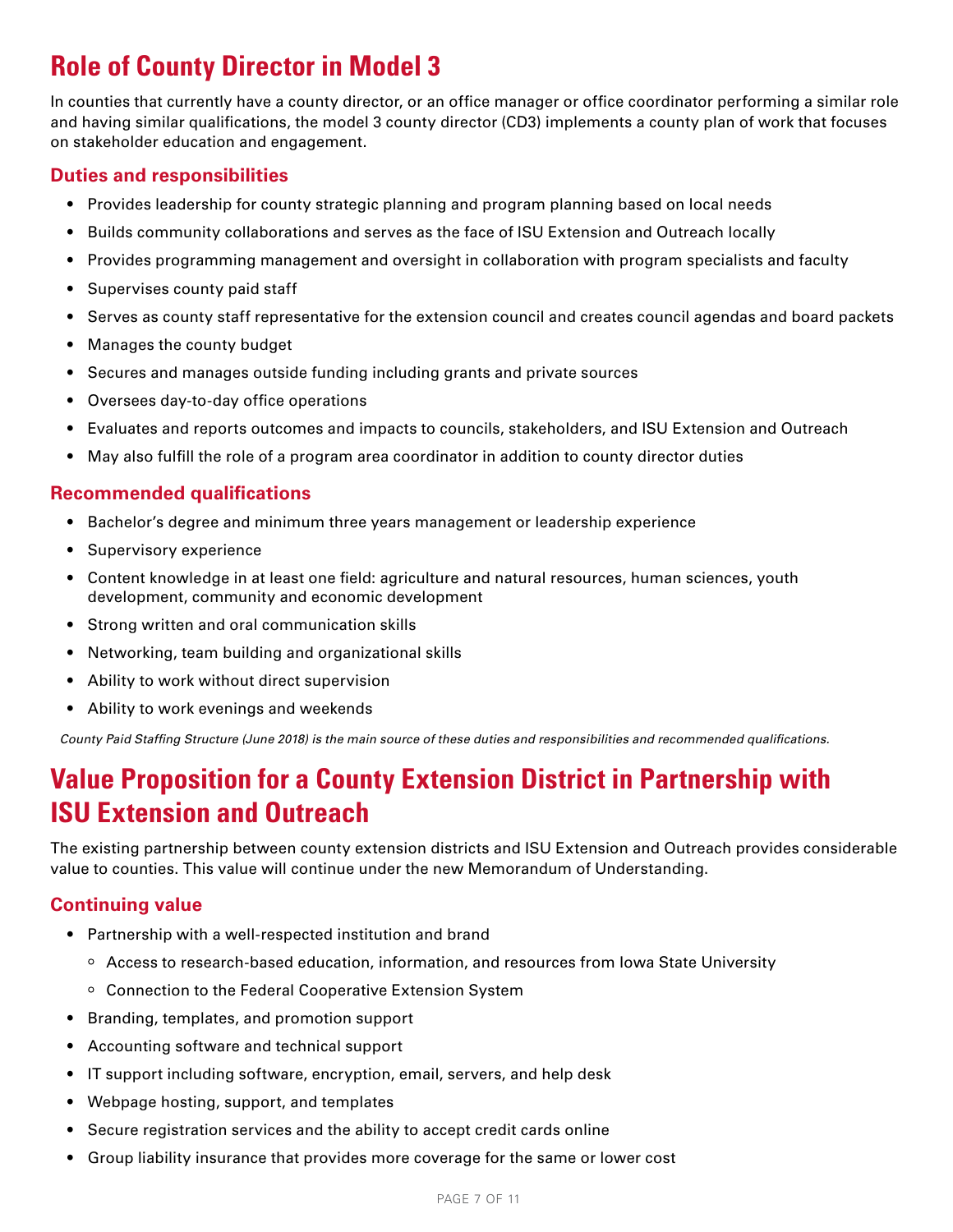- Advice that reduces the council's risk of violating Iowa code or becoming involved in lawsuits
- Additional ISU Extension and Outreach resources in the county to assist staff with partnership development and programming
- University Human Resources guidance on labor relations issue

# **Additional value provided in new partnership**

| <b>MODELS 1 AND 2:</b>                                                                                                                                                                                                                                                                                 | $MODEL$ 3:                                                                                                                          |  |  |  |  |
|--------------------------------------------------------------------------------------------------------------------------------------------------------------------------------------------------------------------------------------------------------------------------------------------------------|-------------------------------------------------------------------------------------------------------------------------------------|--|--|--|--|
| Access to ISU health and dental insurance for county employees                                                                                                                                                                                                                                         |                                                                                                                                     |  |  |  |  |
| More formal connection to ISU including ISU legal counsel; employment and equal opportunity decisions and actions carried out by ISU employees<br>have the support of University Counsel and the State of lowa                                                                                         |                                                                                                                                     |  |  |  |  |
| Access to advisory support and training for county staff from University Human Resources                                                                                                                                                                                                               |                                                                                                                                     |  |  |  |  |
| Additional support for equal opportunity training, consultation and compliance                                                                                                                                                                                                                         |                                                                                                                                     |  |  |  |  |
| ISU regional director provides additional support to councils for<br>Supervision and staff development for county staff<br>$\bullet$<br>Budget development, implementation, and monitoring<br>$\bullet$<br>Programming from needs assessment through planning,<br>scheduling, delivery, and evaluation | Professional development for county director on staff development,<br>financial management, and program planning and implementation |  |  |  |  |
| Increased emphasis and support for county staff on local programming<br>and engagement                                                                                                                                                                                                                 | Direct communication from ISU Extension and Outreach leadership to<br>the county director                                           |  |  |  |  |
| Regional director spends more time in county working with staff                                                                                                                                                                                                                                        | Regional director has additional time in the county to partner with and<br>support the county director                              |  |  |  |  |

# **Questions to Consider**

We are asking each extension council to decide which of the three models is the best fit for the county. As they make their decision, councils are encouraged to consider the following questions.

- As you compare models 1 and 3, and as you review the county director position descriptions, which model is the best fit for your staff?
- If you are considering model 3, does your director meet the recommended qualifications?
- How many staff does your county have? Does the ratio of employees to supervisor make sense and is the investment in professional development for administration warranted?
- Are you considering the needs of all staff members?
- Which model meets your county's long-term needs?

# **Services Fee**

Structured for Success is requesting a separate fee of 1% of county maximum tax ask<sup>1</sup> for counties selecting model 1 or model 3. However:

- The 1% fee will be waived for FY21.
- Counties selecting model 1 or model 3 will pay the 1% fee in FY22 and FY23 with half due in November and half due in May.

<sup>1</sup> The original Structured for Success proposal had estimated the services fee would be between 2–3% of the county maximum tax ask.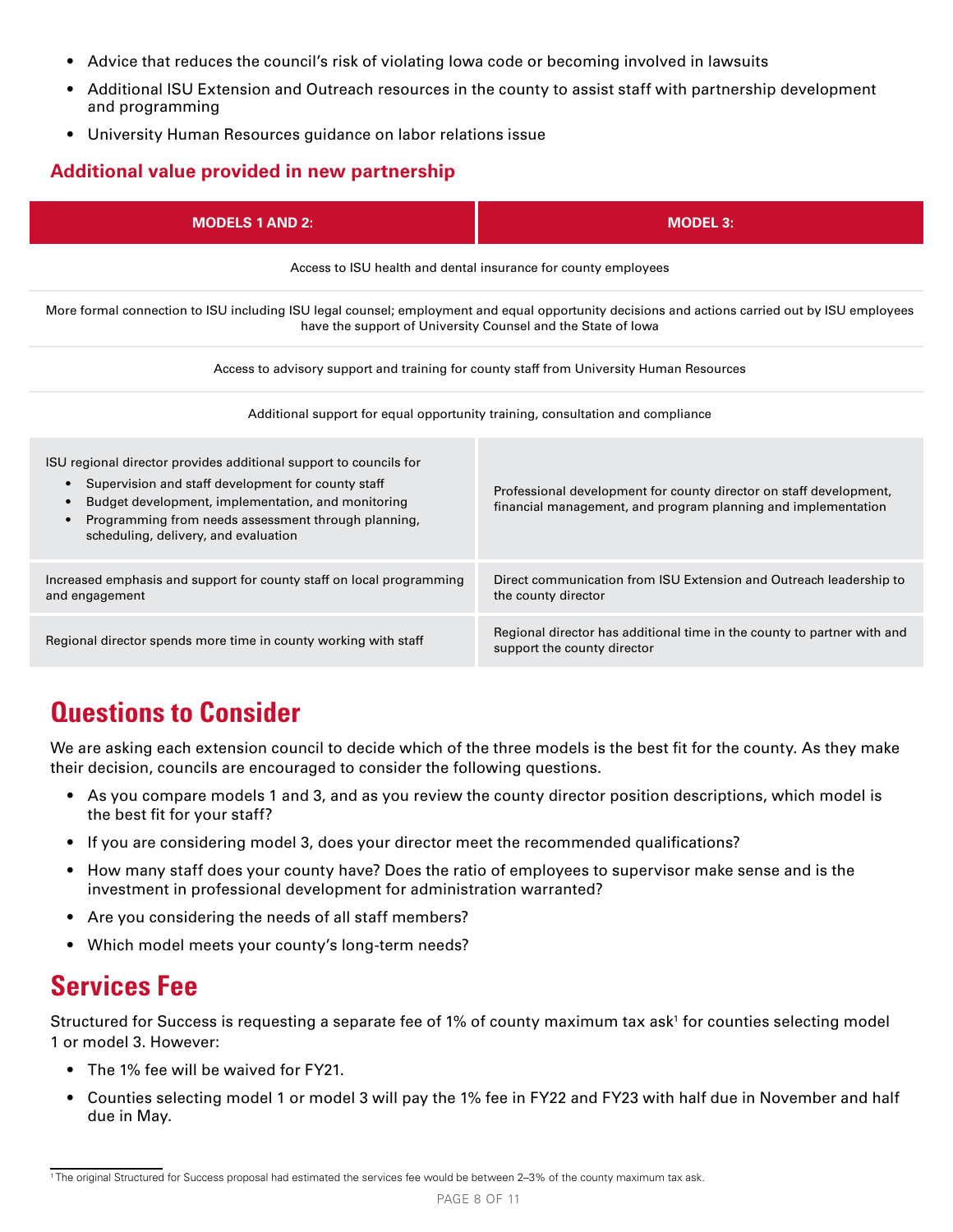Counties funding a one-county or two-county regional director in model 2 will not pay the 1% fee. ISU will contribute 20% per county for the regional director's salary, benefits, and travel. The counties involved fund the remainder. This agreement will begin in FY21 with half due in November and half due in May.

# **Memorandum of Understanding**

A committee has begun developing a new Memorandum of Understanding between Extension Districts and Iowa State that incorporates the Structured for Success plan for our future.

- The MOU will be ready for councils to review in early spring 2020.
- Councils may begin signing the MOU in the spring. It must be signed by June 1, 2020.
- The MOU will cover three years, July 1, 2020, through June 30, 2023.
- It is expected that there will be one overarching MOU and three separate operating agreements depending on the model selected.

# **Can a County Change Models?**

The MOU will include a one-time option to move from one model to another during the three years of the MOU. A council could exercise this option in the case of a change in county staffing or an extraordinary financial hardship or opportunity. Counties should notify the Vice President for Extension and Outreach for approval if they plan to change models.

# **ISU Insurance Plans for County Paid Staff**

County employees will have access to the <u>[medical and dental plans that ISU offers its employees](https://www.hr.iastate.edu/benefits/insurance)<sup>2</sup> ; ISU Extension</u> and Outreach is not designing its own plan.

ISU has two insurance risk pools for its current employees that have different premium costs from the provider, Blue Cross and Blue Shield. Iowa State has determined that county employees will be offered coverage at the Merit employee pool rate.

The table below lists the total cost of the ISU Plan per Merit employee. This is the monthly charge, depending on coverage selected, for a county employee. County councils have compensation policies that describe what portion of insurance premium, if any, they provide employees. Employees are responsible for the remainder of the monthly cost after the employer contribution is applied. The 2020 premiums will be the same as the 2019 premiums. ISU Extension and Outreach is not adding a fee to the county employee premium rate.

### **Table 2. ISU Insurance Plans for County Paid Staff**

### **ISU PLAN - MERIT**

#### **2020 Active Health and Dental Insurance Monthly Premiums**

|                           | <b>Health Insurance</b> |          | <b>Dental Insurance</b> |                    |
|---------------------------|-------------------------|----------|-------------------------|--------------------|
|                           | PPO Plan                | HMO Plan | Basic Plan              | Comprehensive Plan |
| <b>Total Premium</b>      |                         |          |                         |                    |
| Yourself only             | 691.00                  | 669.00   | 26.00                   | 42.00              |
| Yourself + spouse/partner | 1,580.00                | 1,537.00 | 56.00                   | 103.00             |
| Yourself + children       | 1,234.00                | 1,202.00 | 63.00                   | 108.00             |
| Yourself + family         | 2,026.00                | 1,955.00 | 71.00                   | 122.00             |

<sup>2</sup> The premiums posted on the <u>ISU Insurance Plan</u> site are the cost to ISU employees after the employer contribution from ISU is applied.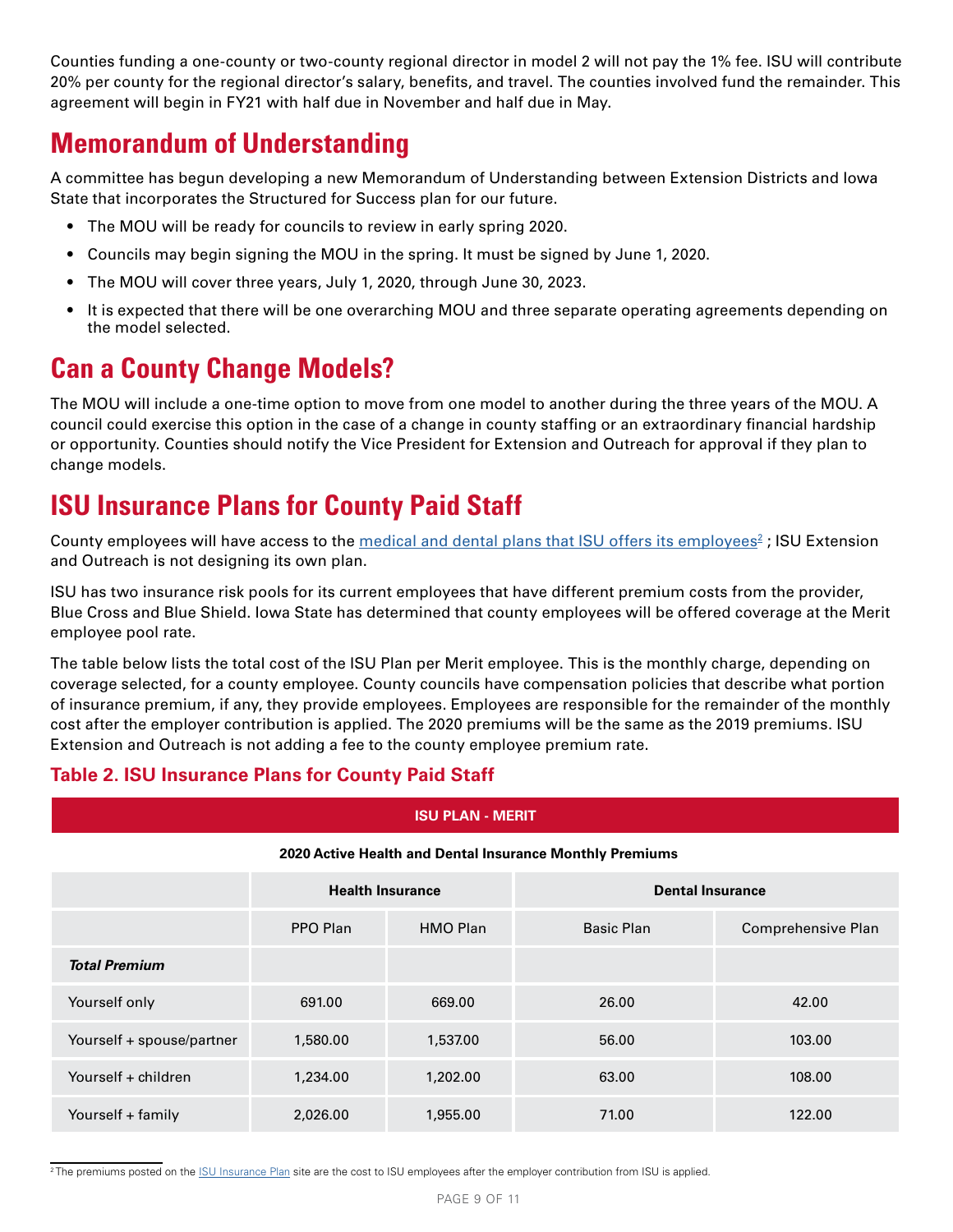The ISU Plan is an option that county employees and councils now may include in compensation policy conversations. It should be considered alongside other viable options. County employees may choose health insurance or dental insurance or both. Counties that have staff enrolled in the ISU Plan will send payment to ISU monthly for their county staff premiums.

# **Two-way Scorecard**

In December we will name a committee to develop a formal "two-way scorecard" based on the MOU, which will be implemented across all counties. The committee will include representation from councils, county staff, and Iowa State. This scorecard will provide a formal way to provide feedback to partners. Counties will be able to provide formal feedback on regional directors, program specialists, and campus administration on defined responsibilities. Similarly, counties will receive feedback on defined expectations. The goal is to improve communication and continue to improve and grow as a system. The two-way scorecard will be available July 1, 2020.

# **Timeline**

- **• November 22, 2019:** The final plan with cost estimates for each model will be shared.
- **• December 2019:** A committee will be named to begin developing the two-way scorecard.
- **• January 1, 2020:**
	- Councils choosing model 2 will provide a firm decision by returning a confirmation form signed by the council chair.
	- $\degree$  A map showing likely regional boundaries will be released shortly after model 2 counties declare.
- **• February 1, 2020:** Councils choosing model 1 or model 3 will provide a firm decision by returning a confirmation form signed by the council chair.
- **• Spring 2020:**
	- The new MOU that incorporates the final Structured for Success details will be ready for councils to review.
	- Councils begin signing the MOU.
	- $\circ$  Current regional directors will be assigned to the new regions and additional regional directors hired for model 2 counties and the remaining regions.
	- The sign-up period for ISU health and dental insurance will be open.
	- We will provide training for current and newly hired regional directors so that all are ready for launching Structured for Success.
- **• June 1, 2020:** Each county must sign the MOU by or before June 1, 2020.
- **• July 1, 2020:**
	- The Structured for Success models will launch.
	- $\circ$  The two-way scorecard will be available.
	- o ISU health and dental insurance coverage will begin.
	- Professional development for model 3 county directors (CD3) will begin.

# **Additional Resources**

The following resources are available from the [Structured for Success Feedback w](https://www.extension.iastate.edu/countyservices/structured-success-feedback)ebpage, as well as from [MyExtension](https://my.extension.iastate.edu/structured-success):

- Structured for Success Executive Summary: A Proposal, August 2019
- Structured for Success White Paper: A Review of ISU Extension and Outreach's Organizational Structure, August 2019
- Archive of the Aug. 20 webinar